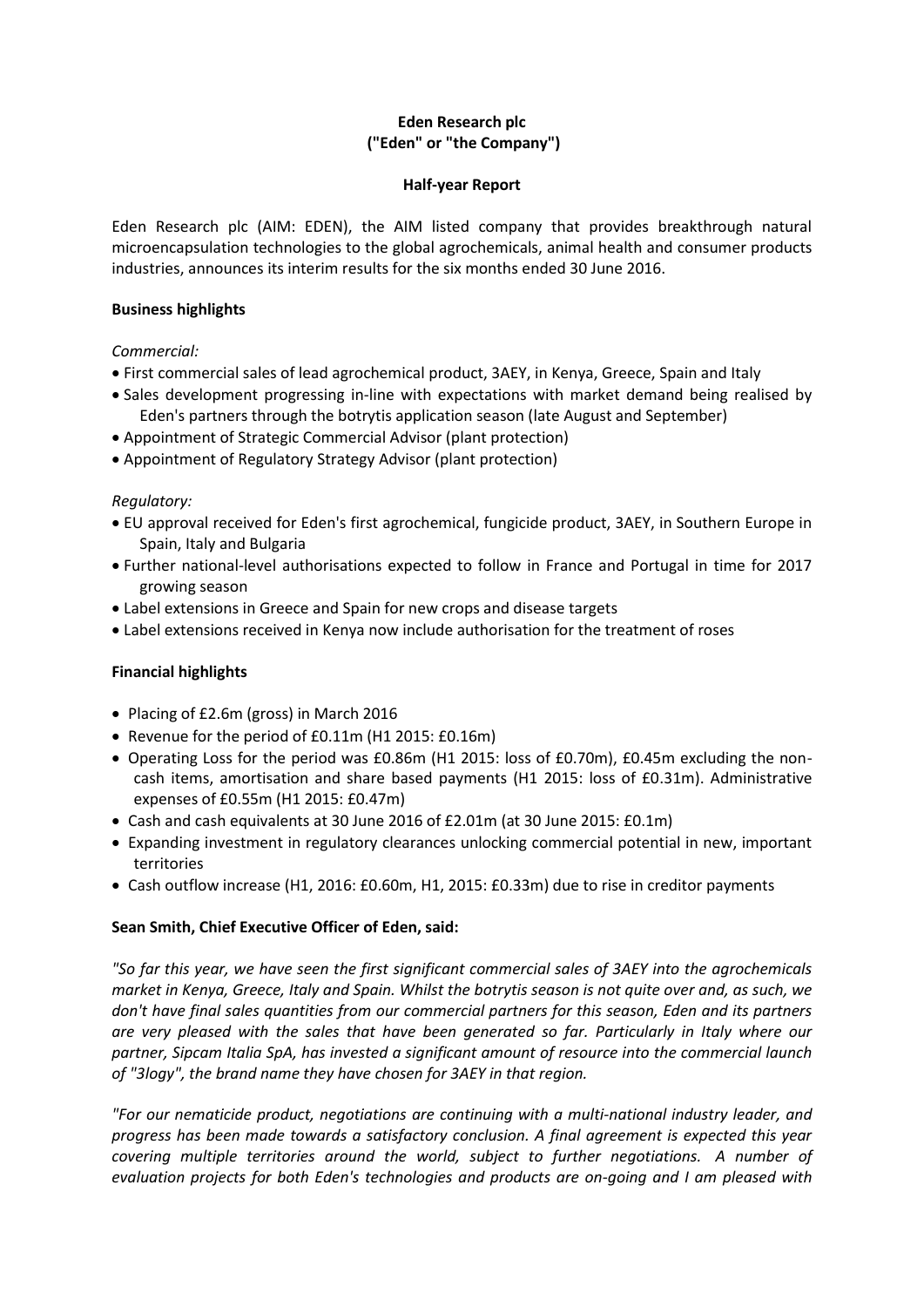*the progress that is generally being made, as well as with regulatory progress where territories such as the USA are now being actively pursued.* 

*"I am also pleased to welcome two new people to the team at Eden. Michel Villeneuve has joined as Senior Strategic Commercial Advisor. Michel has over thirty years' experience in a variety of senior commercial, regulatory and management roles with major multinational companies involved in plant protection. Peter Watson has been appointed as Regulatory Strategy Advisor. Peter has worked for the UK's Chemicals Regulation Directorate and Dow Chemical in a number of senior regulatory roles. Both gentlemen bring tremendous experience, insight and drive to our efforts to accelerate commercialisation of our first products.*

*"I look forward to providing shareholders with a more comprehensive update on 3AEY sales and other commercial progress in due course."*

**Enquiries:**

**Eden Research plc** [www.edenresearch.com](http://www.edenresearch.com/) Sean Smith, Chief Executive Officer Tel: 01285 359 555 Alex Abrey, Chief Financial Officer

**Shore Capital and Corporate Limited Example 2018** WWW.shorecap.com Stephane Auton/Patrick Castle Tel: 020 7408 4090

**Walbrook PR Ltd** Tel: 020 7933 8780 or [eden@walbrookpr.com](mailto:eden@walbrookpr.com) Paul McManus 2012 12:00 12:00 12:00 12:00 12:00 12:00 12:00 12:00 12:00 12:00 12:00 12:00 12:00 12:00 12:00 12:00 12:00 12:00 12:00 12:00 12:00 12:00 12:00 12:00 12:00 12:00 12:00 12:00 12:00 12:00 12:00 12:00 12:00 12:00 Lianne Cawthorne **Mobis 2018** 2019 12:00 Mob: 07584 391 303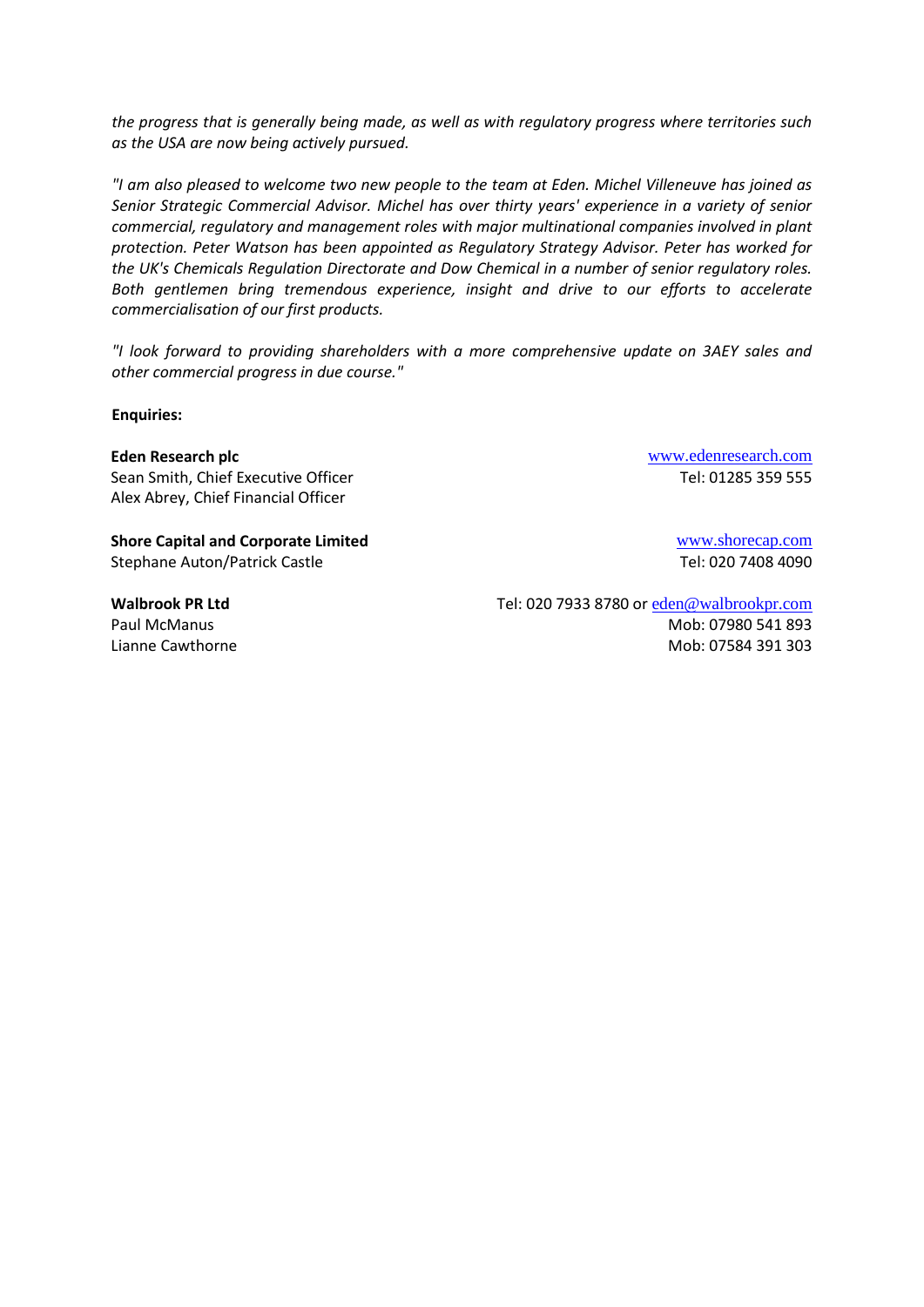# **Eden Research plc**

**Consolidated Statement of Comprehensive Income for the six months ended 30 June 2016**

|                                                        | <b>Six</b>       | Six              | Year     |
|--------------------------------------------------------|------------------|------------------|----------|
|                                                        | months           | months           | ended 31 |
|                                                        | ended 30         | ended 30         | December |
|                                                        | <b>June 2016</b> | <b>June 2015</b> | 2015     |
|                                                        | <b>GBP'000</b>   | GBP'000          | GBP'000  |
|                                                        | unaudited        | unaudited        | audited  |
| Group Revenue                                          | 109              | 160              | 883      |
| Cost of sales                                          | (11)             |                  | (99)     |
| Gross profit                                           | 98               | 160              | 784      |
| Administrative expenses                                | (550)            | (472)            | (1,020)  |
| Amortisation of intangible assets                      | (337)            | (335)            | (655)    |
| Share based payments (note 8)                          | (73)             | (52)             | (248)    |
| Total other operating expenses                         | (960)            | (859)            | (1, 923) |
| <b>Operating loss</b>                                  | (862)            | (699)            | (1, 139) |
| Finance income/(costs)                                 | 2                | (20)             | (20)     |
| Loss on ordinary activities before taxation            | (860)            | (719)            | (1, 159) |
| Tax on loss on ordinary activities                     | 82               | 101              | 101      |
| Loss for the financial period                          | (778)            | (618)            | (1,058)  |
| Other Comprehensive Income net of tax                  |                  |                  |          |
| Total Comprehensive Income since last<br>Report        | (778)            | (618)            | (1,058)  |
| Loss per share (pence) - basic and diluted<br>(note 5) | (0.44)           | (0.40)           | (0.68)   |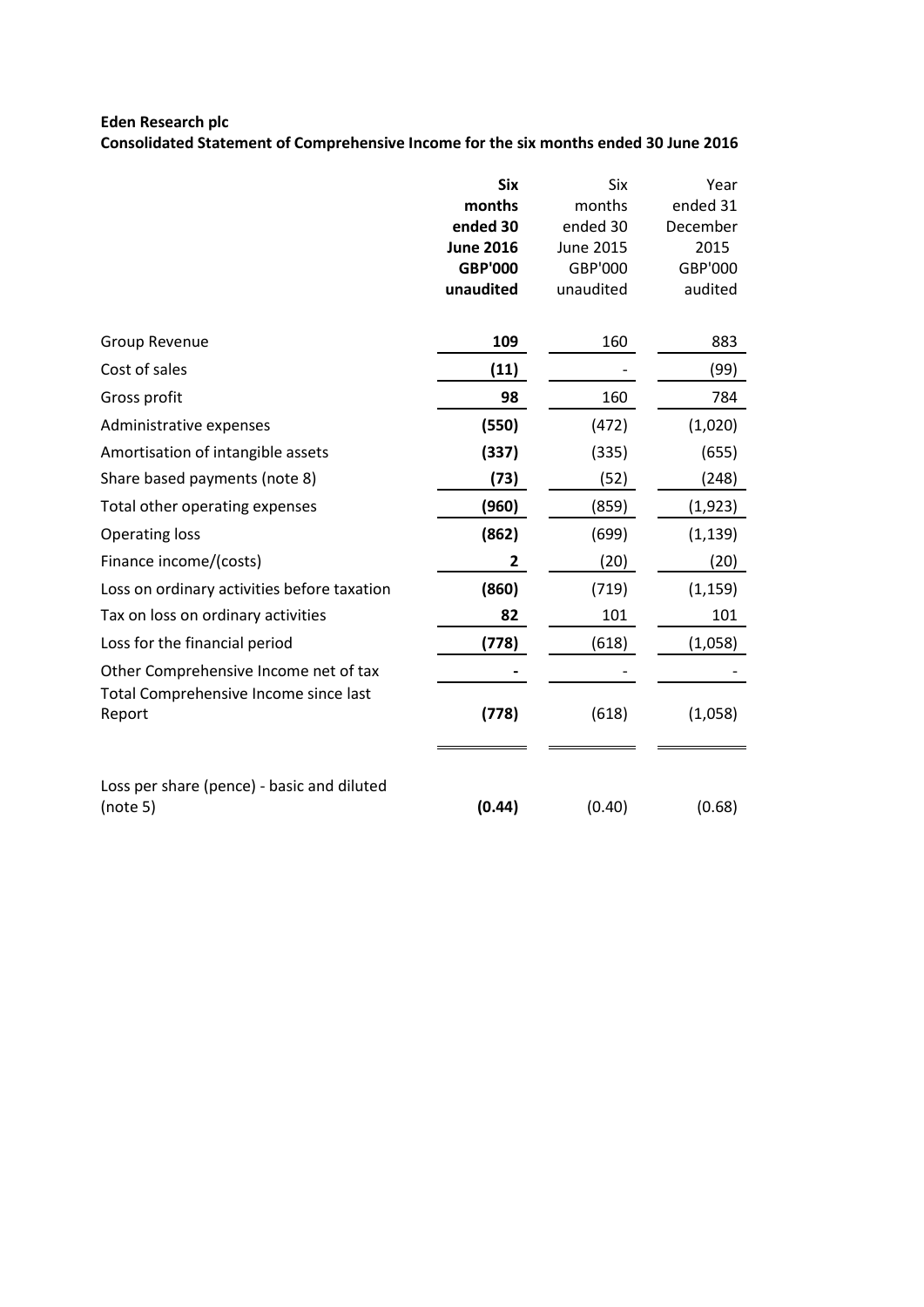# **Eden Research plc Consolidated Statement of Financial Position as at 30 June 2016**

|                                                             | 30 June 2016<br><b>GBP'000</b><br>unaudited | 30 June 2015<br>GBP'000<br>unaudited | 31 Dec 2015<br>GBP'000 |
|-------------------------------------------------------------|---------------------------------------------|--------------------------------------|------------------------|
|                                                             |                                             |                                      | audited                |
| <b>ASSETS</b>                                               |                                             |                                      |                        |
| <b>NON-CURRENT ASSETS</b>                                   |                                             |                                      |                        |
| Intangible assets (note 6)                                  | 5,290                                       | 5,621                                | 5,543                  |
| Investments in associates (note7)                           | 923                                         |                                      | 923                    |
|                                                             | 6,213                                       | 5,621                                | 6,466                  |
| <b>CURRENT ASSETS</b>                                       |                                             |                                      |                        |
| Trade and other receivables                                 | 238                                         | 48                                   | 164                    |
| Cash and cash equivalents                                   | 2,007                                       | 136                                  | 148                    |
|                                                             | 2,245                                       | 184                                  | 312                    |
| <b>TOTAL ASSETS</b>                                         | 8,458                                       | 5,805                                | 6,778                  |
| <b>LIABILITIES</b>                                          |                                             |                                      |                        |
| <b>CURRENT LIABILITIES</b>                                  |                                             |                                      |                        |
| Trade and other payables                                    | 598                                         | 428                                  | 752                    |
| <b>TOTAL CURRENT LIABILITIES</b>                            | 598                                         | 428                                  | 752                    |
| <b>TOTAL LIABILITIES</b>                                    | 598                                         | 428                                  | 752                    |
| <b>EQUITY</b>                                               |                                             |                                      |                        |
| Called up share capital                                     | 1,847                                       | 1,541                                | 1,588                  |
| Share premium account                                       | 29,140                                      | 26,014                               | 26,861                 |
| Merger reserve                                              | 10,210                                      | 10,210                               | 10,210                 |
| Warrant reserve                                             | 808                                         | 539                                  | 735                    |
| Retained earnings                                           | (34, 145)                                   | (32, 927)                            | (33, 367)              |
| <b>TOTAL EQUITY attributable</b><br>to owners of the parent | 7,860                                       | 5,377                                | 6,027                  |
| <b>TOTAL EQUITY AND LIABILITIES</b>                         | 8,458                                       | 5,805                                | 6,779                  |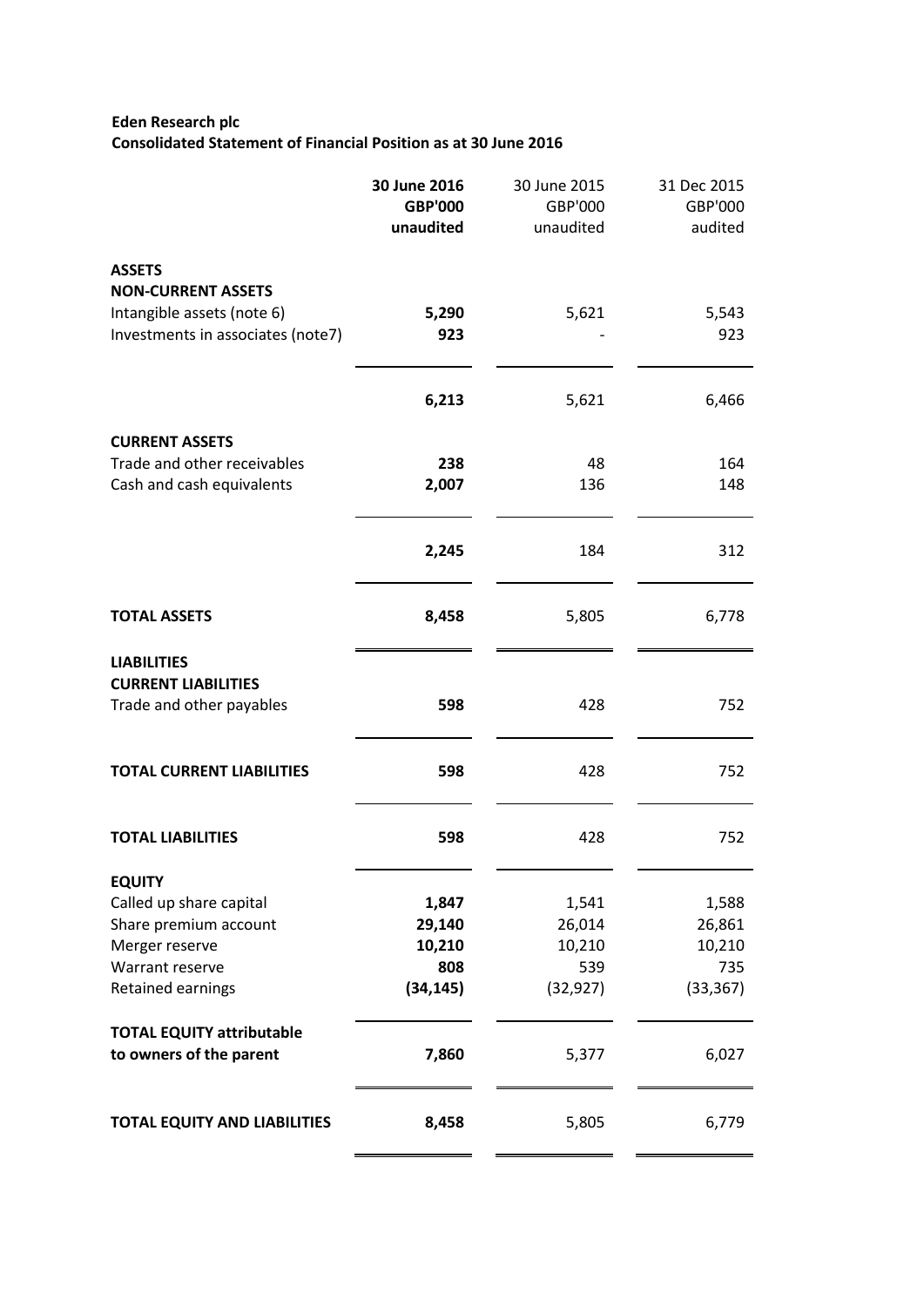# **Eden Research plc Statement of Changes in Equity as at 30 June 2016**

|                                                  | <b>Share</b><br>capital<br><b>GBP'000</b> | <b>Share</b><br>premium<br><b>GBP'000</b> | <b>Merger</b><br>reserve<br><b>GBP'000</b> | Warrant<br>reserve<br><b>GBP'000</b> | <b>Retained</b><br>earnings<br><b>GBP'000</b> | <b>Total</b><br><b>GBP'000</b> |
|--------------------------------------------------|-------------------------------------------|-------------------------------------------|--------------------------------------------|--------------------------------------|-----------------------------------------------|--------------------------------|
| Six months ended 30 June<br>2016                 |                                           |                                           |                                            |                                      |                                               |                                |
| <b>Balance at 1 January</b><br>2016              | 1,588                                     | 26,861                                    | 10,210                                     | 735                                  | (33, 367)                                     | 6,027                          |
| Loss and total<br>comprehensive<br>income        |                                           |                                           |                                            |                                      | (778)                                         | (778)                          |
| <b>Transactions with owners</b><br>- Share issue | 259                                       | 2,279                                     |                                            |                                      |                                               | 2,538                          |
| - Options granted<br>- Options exercised/lapsed  | -                                         |                                           |                                            | 73<br>$\qquad \qquad \blacksquare$   |                                               | 73<br>$\overline{\phantom{a}}$ |
|                                                  |                                           |                                           |                                            |                                      |                                               |                                |
| <b>Transactions with owners</b>                  |                                           |                                           |                                            |                                      |                                               |                                |
| Balance at 30 June 2016                          | 1,847                                     | 29,140                                    | 10,210                                     | 808                                  | (34, 145)                                     | 7,860                          |
|                                                  |                                           |                                           |                                            |                                      |                                               |                                |
| Six months ended 30 June<br><u>2015</u>          |                                           |                                           |                                            |                                      |                                               |                                |
| Balance at 1 January<br>2015                     | 1,541                                     | 26,014                                    | 10,210                                     | 524                                  | (32, 346)                                     | 5,943                          |
| Loss and total<br>comprehensive<br>income        |                                           |                                           |                                            |                                      | (618)                                         | (618)                          |
| Transactions with owners                         |                                           |                                           |                                            |                                      |                                               |                                |
| - Options granted<br>- Options exercised/lapsed  |                                           |                                           |                                            | 52<br>(37)                           | 37                                            | 52                             |
|                                                  |                                           |                                           |                                            |                                      |                                               |                                |
| Transactions with owners                         | $\qquad \qquad -$                         |                                           | $\overline{\phantom{a}}$                   | 15                                   | (15)                                          |                                |
| Balance at 30 June 2015                          | 1,541                                     | 26,014                                    | 10,210                                     | 539                                  | (32, 927)                                     | 5,377                          |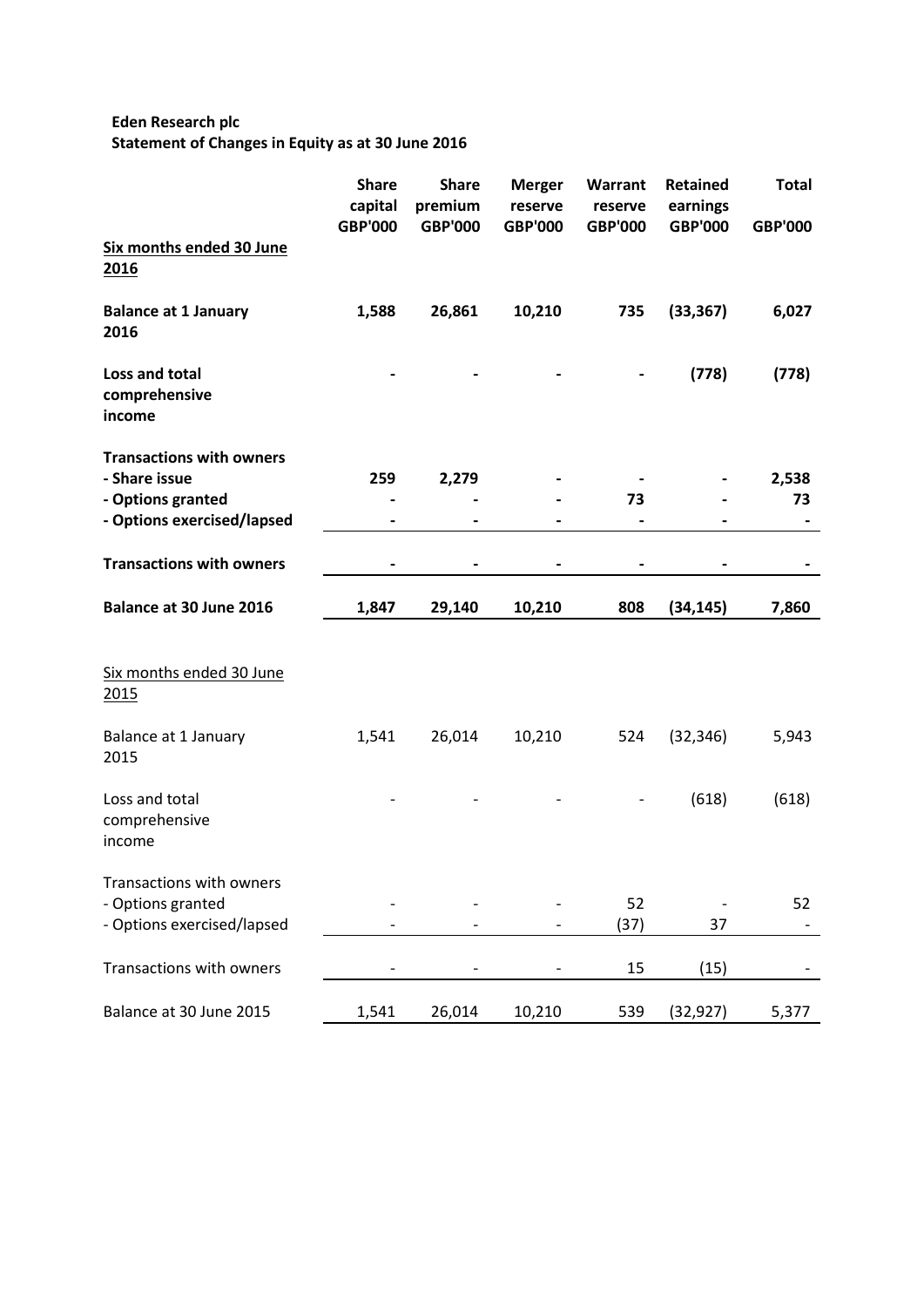# **Eden Research plc Statement of cash flows for the six months ended 30 June 2016**

|                                                     | <b>Six months</b> | Six months |               |
|-----------------------------------------------------|-------------------|------------|---------------|
|                                                     | ended             | ended      | Year ended 31 |
|                                                     | 30 June           | 30 June    | December      |
|                                                     | 2016              | 2015       | 2015          |
|                                                     | <b>GBP '000</b>   | GBP '000   | GBP '000      |
|                                                     | unaudited         | unaudited  | audited       |
| Cash flows from operating activities                |                   |            |               |
| Cash outflow from operations                        | (598)             | (327)      | (186)         |
| Tax credit received                                 |                   | 101        | 101           |
| Net finance charges paid                            |                   | (20)       | (20)          |
| Net cash used in operating activities               | (598)             | (246)      | (105)         |
| Cash flows from investing activities                |                   |            |               |
| Capitalisation of development expenditure           | (83)              | (33)       | (132)         |
| Finance income                                      | $\mathbf{2}$      |            |               |
| Net cash used in investing activities               | (81)              | (33)       | (132)         |
| <b>Cash flows from financing activities</b>         |                   |            |               |
| Share issue costs                                   | (131)             |            | (30)          |
| Issue of equity shares                              | 2,669             |            |               |
| Net cash from financing activities                  | 2,538             |            | (30)          |
| Increase/(decrease) in cash and cash<br>equivalents | 1,859             | (279)      | (267)         |
| Cash and cash equivalents at                        |                   |            |               |
| beginning of period                                 | 148               | 415        | 415           |
| Cash and cash equivalents at                        |                   |            |               |
| end of period                                       | 2,007             | 136        | 148           |

Cash and cash equivalents comprise bank account balances.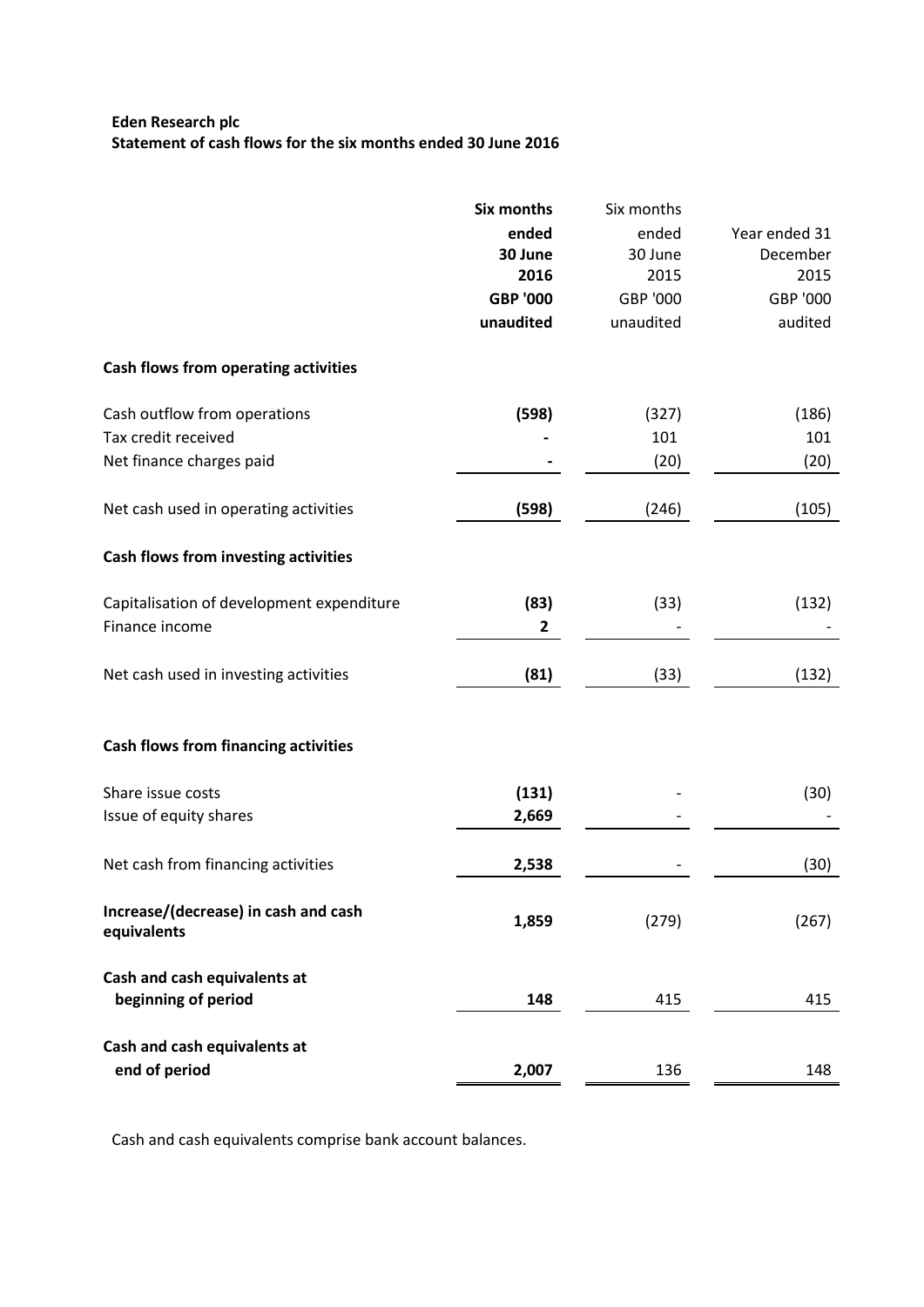## **Notes to the Interim Results**

1. The above numbers have not been reviewed by the Company's auditors.

## 2. **Nature of operations and general information**

Eden is an early stage revenue company with intellectual property and expertise in encapsulation, terpenes and environmentally friendly technologies to provide naturally occurring solutions to the global agrochemicals industry, the animal health industry, and consumer products. Revenues are earned by the Company through identifying suitable industrial partners and entering into licence or distribution agreements.

The financial information set out in this interim report does not constitute statutory accounts. The Company's statutory financial statements for the year ended 31 December 2015 are available from the Company's website. The auditor's report on those financial statements was unqualified.

### 3. **Accounting Policies**

### **Basis of Preparation**

These interim condensed consolidated financial statements are for the six months ended 30 June 2016. They have been prepared following the recognition and measurement principles of IFRS. They do not include all of the information required for full annual financial statements, and should be read in conjunction with the financial statements of the Company for the year ended 31 December 2015.

These financial statements have been prepared on the going concern basis and under the historical cost convention.

These condensed consolidated interim financial statements have been prepared in accordance with the accounting policies adopted in the last annual financial statements for the year to 31 December 2015.

The accounting policies have been applied consistently for the purposes of preparation of these condensed interim financial statements.

- 4. Copies of the interim statement are available from the Company at its registered office, as well as on the Company's website.
- 5. Loss per share

| Six months      | Six months   | Year ended  |
|-----------------|--------------|-------------|
| ended           | ended        | 31 December |
| 30 June         | 30 June 2015 | 2015        |
| 2016            | GBP '000     | GBP '000    |
| <b>GBP '000</b> | unaudited    | audited     |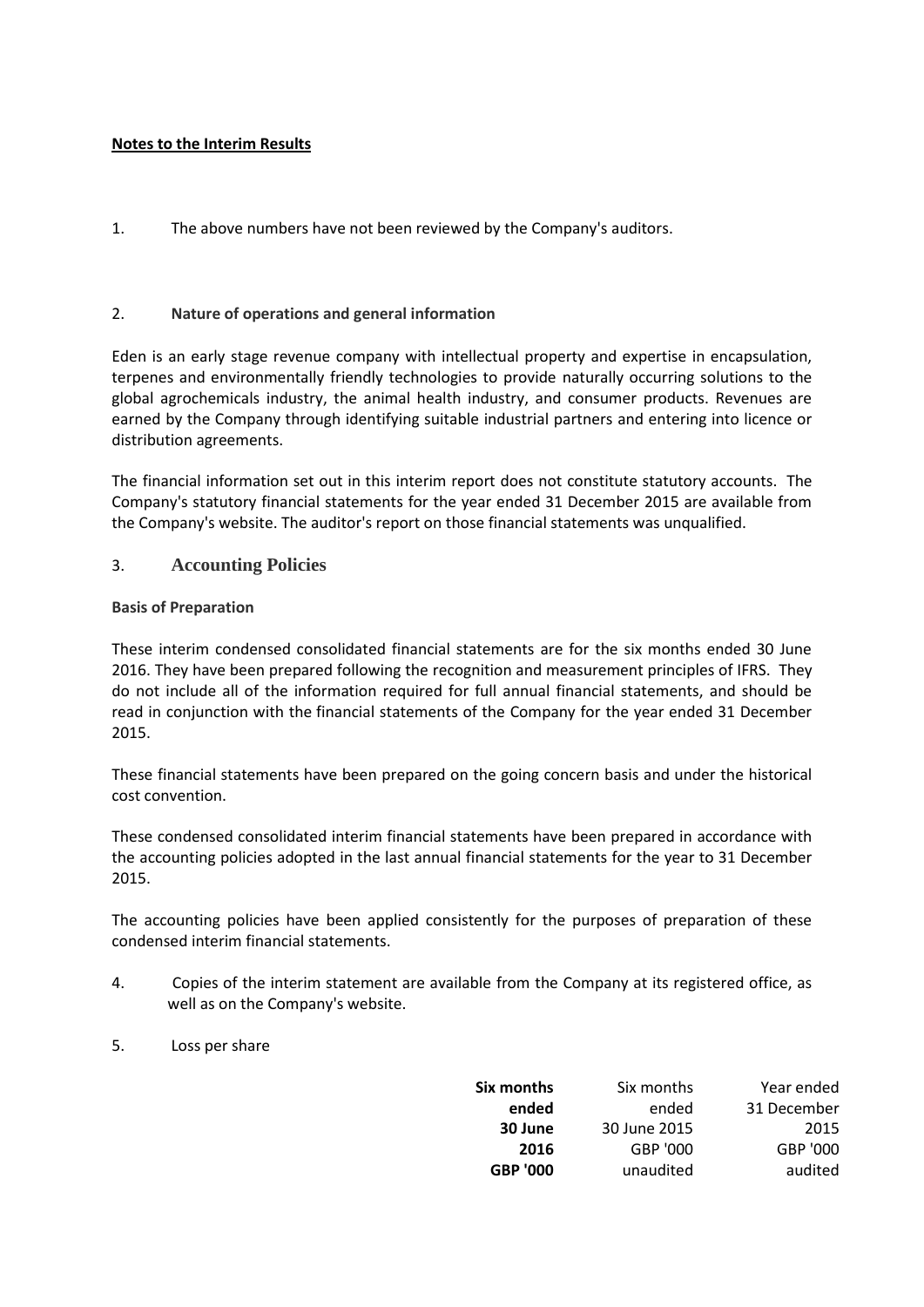|                                             | unaudited |        |        |
|---------------------------------------------|-----------|--------|--------|
| Loss per ordinary share (pence) - basic and |           |        |        |
| diluted                                     | (0.44)    | (0.40) | (0.68) |

Loss per share has been calculated on the net basis on the loss after tax of £0.78m (30 June 2015: loss £0.62m, 31 December 2015: £1.06m) using the weighted average number of ordinary shares in issue of 178,432,719 (30 June 2015: 154,142,880, 31 December 2015: 155,685,557).

Due to the loss for the period there is no dilution of the loss per share arising from options in existence.

#### 6. Intangible assets

|                        | Intellectual<br>property<br>£ | <b>Licences and</b><br>trademarks<br>£ | Development<br><b>Costs</b><br>£ | <b>Total</b><br>£ |
|------------------------|-------------------------------|----------------------------------------|----------------------------------|-------------------|
| <b>COST</b>            |                               |                                        |                                  |                   |
| At 1 January 2015      | 8,592                         | 447                                    | 2,980                            | 12,019            |
| Additions              |                               | $\qquad \qquad \blacksquare$           | 32                               | 32                |
| At 30 June 2015        | 8,592                         | 447                                    | 3,012                            | 12,051            |
| Additions              | 65                            |                                        | 177                              | 242               |
| At 31 December 2015    | 8,657                         | 447                                    | 3,189                            | 12,293            |
| <b>Additions</b>       |                               |                                        | 83                               | 83                |
| At 30 June 2016        | 8,657                         | 447                                    | 3,272                            | 12,376            |
| <b>AMORTISATION</b>    |                               |                                        |                                  |                   |
| At 1 January 2015      | 4,692                         | 353                                    | 1,050                            | 6,095             |
| Charge for the period  | 220                           | 18                                     | 97                               | 335               |
| At 30 June 2015        | 4,912                         | 371                                    | 1,147                            | 6,430             |
| Charge for the period  | 220                           | (3)                                    | 103                              | 321               |
| At 31 December 2015    | 5,132                         | 369                                    | 1,250                            | 6,750             |
| Charge for the period  | 219                           | 9                                      | 108                              | 336               |
| At 30 June 2016        | 5,351                         | 377                                    | 1,358                            | 7,086             |
| <b>CARRYING AMOUNT</b> |                               |                                        |                                  |                   |
| At 30 June 2016        | 3,306                         | 70                                     | 1,914                            | 5,290             |
| At 31 December 2015    | 3,525                         | 79                                     | 1,939                            | 5,543             |
| At 30 June 2015        | 3,680                         | 76                                     | 1,865                            | 5,621             |

7. Investments in associates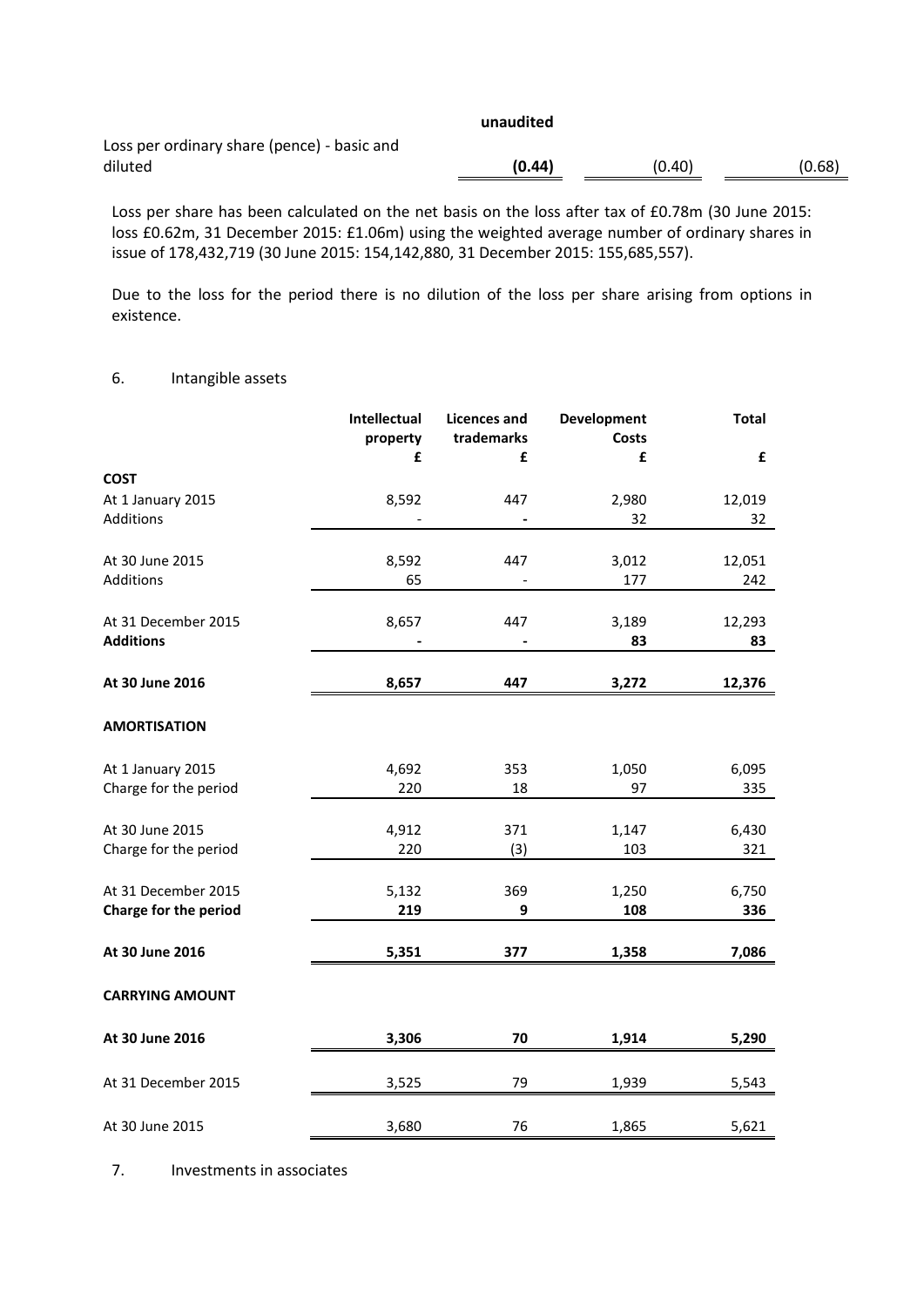Details of the Company's associates are as follows:

| <b>Name</b>         | <b>Principal activity</b>                   | Country of<br>incorporation | <b>Proportion of</b><br>ownership interest<br>and voting power<br>held<br>% |
|---------------------|---------------------------------------------|-----------------------------|-----------------------------------------------------------------------------|
| TerpeneTech Limited | Development and sale of<br>biocide products | <b>England and Wales</b>    | 29.9                                                                        |

The investment in associates is stated at cost.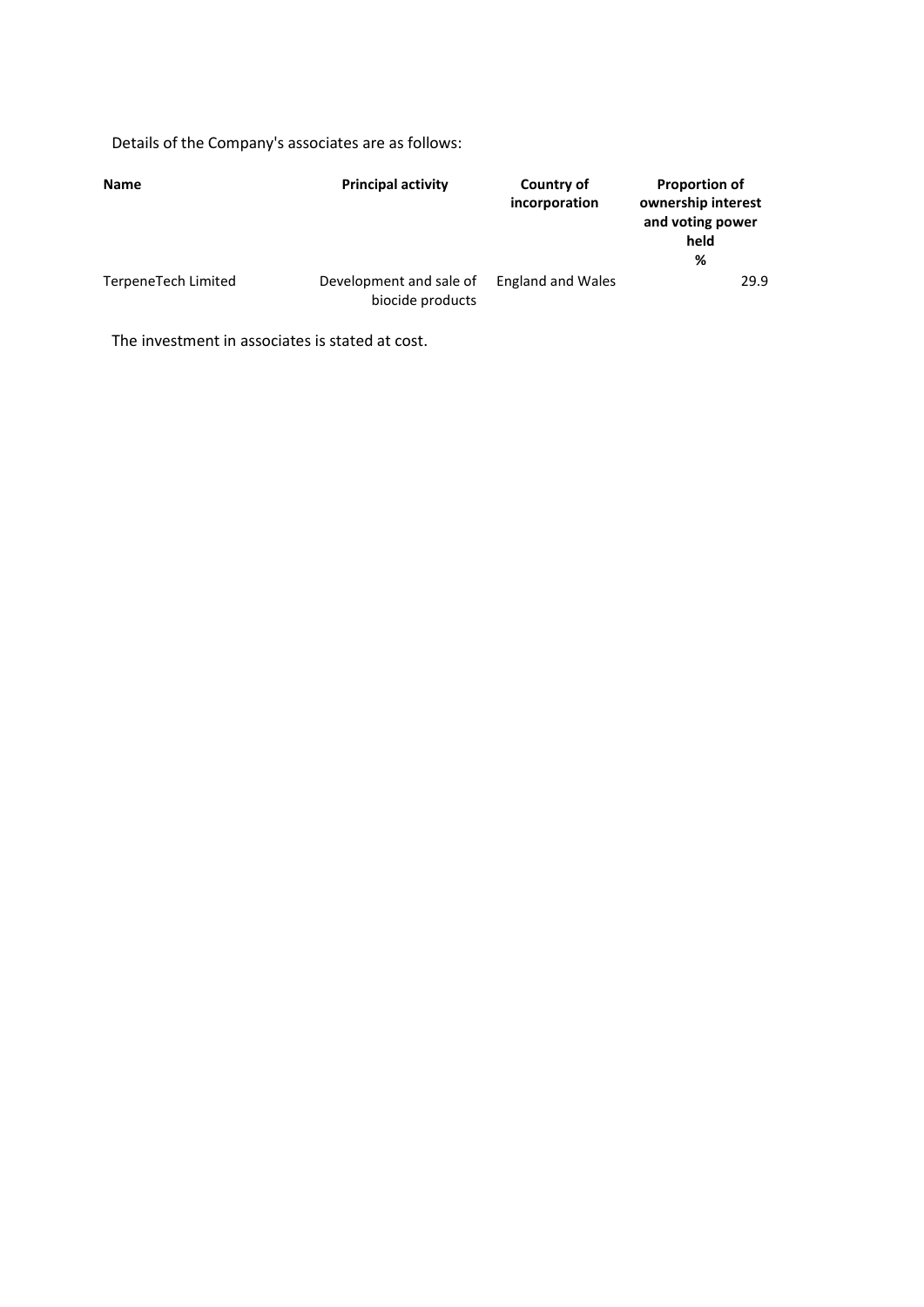### 8. Share based payments

#### **Share Options**

Eden Research plc operates an unapproved option scheme for executive directors, senior management and certain employees.

|                              | Six months ended 30 June 2016 |               | Six months ended 30 June 2015 |           |
|------------------------------|-------------------------------|---------------|-------------------------------|-----------|
|                              | Weighted                      |               | Weighted                      |           |
|                              | average                       |               | average                       |           |
|                              | exercise                      |               | exercise                      |           |
|                              | price (pence)                 | <b>Number</b> | price (pence)                 | Number    |
| Outstanding at the beginning |                               |               |                               |           |
| of the period                | 12                            | 6,255,000     | 12                            | 4,650,000 |
| Granted during the period    | 13                            | 1,050,000     | 8                             | 625,000   |
| Exercised during the period  | 13                            | (530,000)     |                               |           |
| Lapsed during the period     | 13                            | (2,750,000)   | 18                            | (200,000) |
|                              |                               |               |                               |           |
|                              | 10                            | 4,025,000     | 12                            | 5,075,000 |
|                              |                               |               |                               |           |

The exercise price of options outstanding at the end of the period ranged between 8p and 13p (30 June 2015: 8p and 18p) and their weighted average contractual life was 1.9 years (30 June 2015: 1.8 years). None of the options have vesting conditions.

The weighted average share price (at the date of exercise) of options that lapsed during the period was 13p (30 June 2015: 18p).

The share based payment charge for the period was £73,300 (30 June 2015: £51,524).

| <b>Warrants</b>              |               |                               |                               |           |
|------------------------------|---------------|-------------------------------|-------------------------------|-----------|
|                              |               | Six months ended 30 June 2016 | Six months ended 30 June 2015 |           |
|                              | Weighted      |                               | Weighted                      |           |
|                              | average       |                               | average                       |           |
|                              | exercise      |                               | exercise                      |           |
|                              |               |                               | price                         |           |
|                              | price (pence) | <b>Number</b>                 | (pence)                       | Number    |
| Outstanding at the beginning |               |                               |                               |           |
| of the period                | 14            | 5,497,867                     | 13                            | 3,340,000 |
| Granted during the period    |               |                               | 15                            | 1,387,867 |
|                              |               |                               |                               |           |
|                              | 14            | 5,497,867                     | 14                            | 4,727,867 |